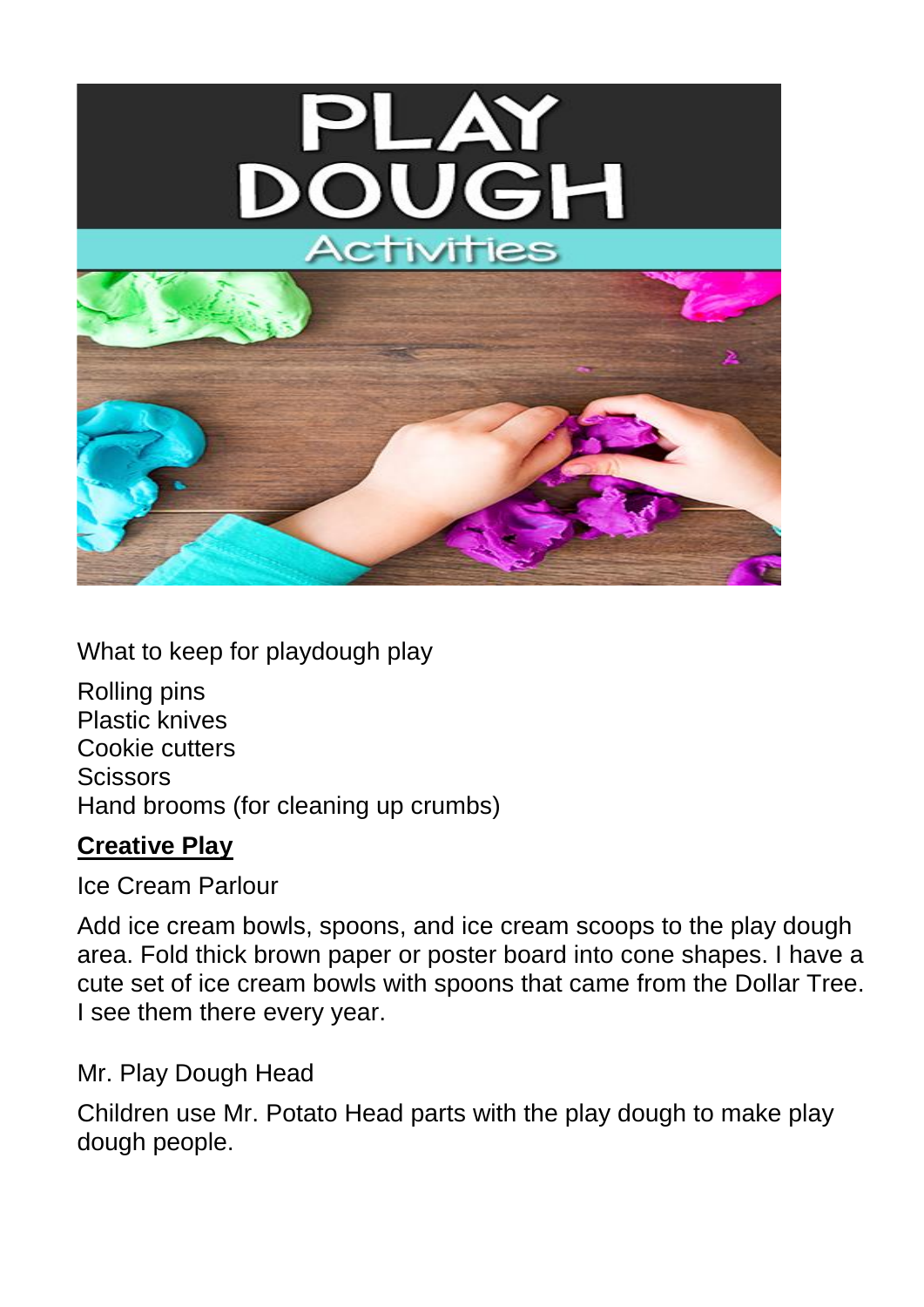# Monster Eyes

Mix wiggle eyes into the play dough for children to find.



# **Construction**

Add wooden craft sticks to the play dough for children to construct houses and other buildings.

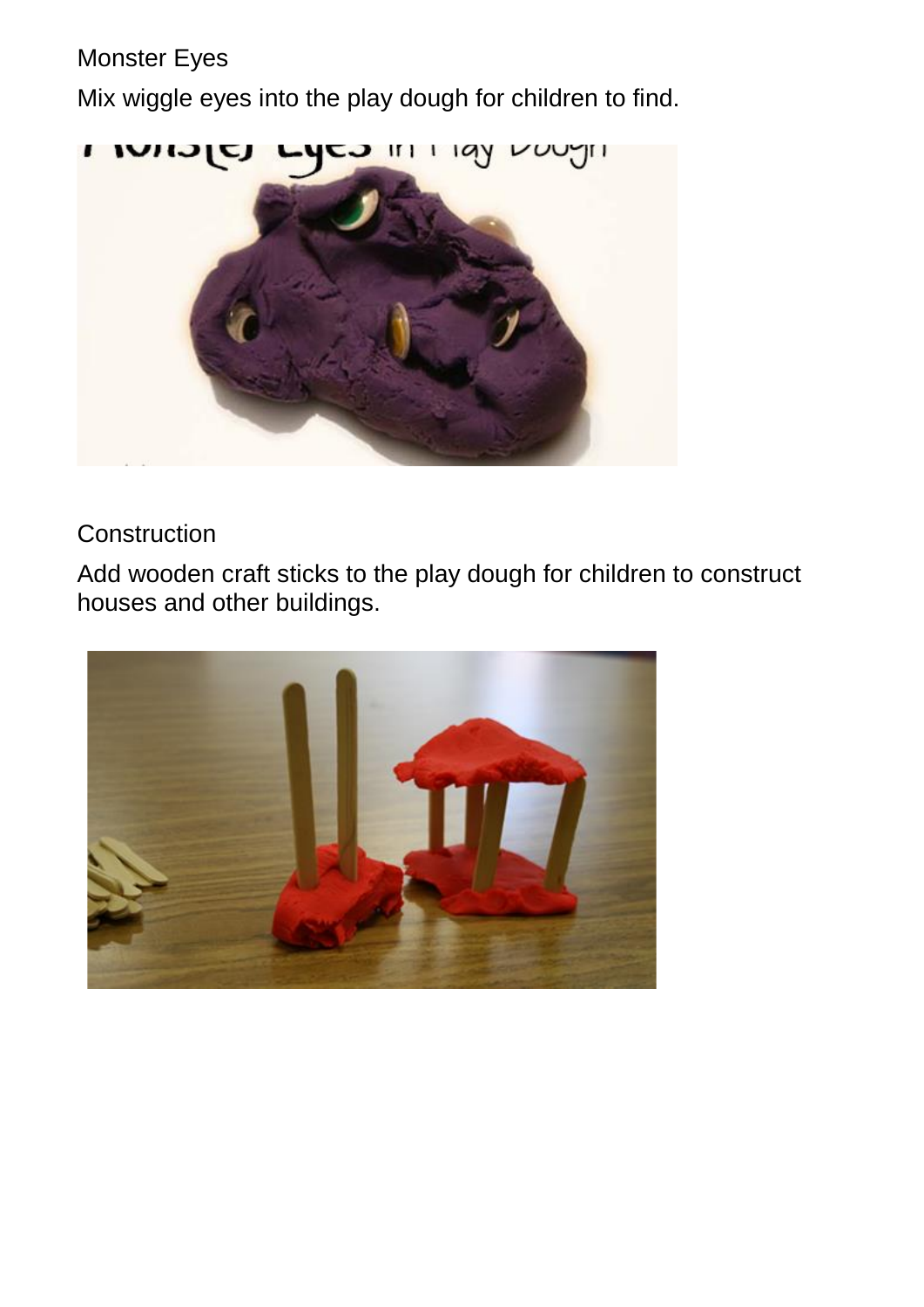## Play Dough Impressions

Add buttons, Barbie shoes, shells, toy animals, coins, and other small objects for the children to press into the play dough and make a variety of impressions. Children use the Barbie shoes to make footprints in the play dough. They can also use them as shoes for play dough people.



## Tire Tracks

Children flatten out the play dough and roll toy cars and trucks on it to make tire tracks.

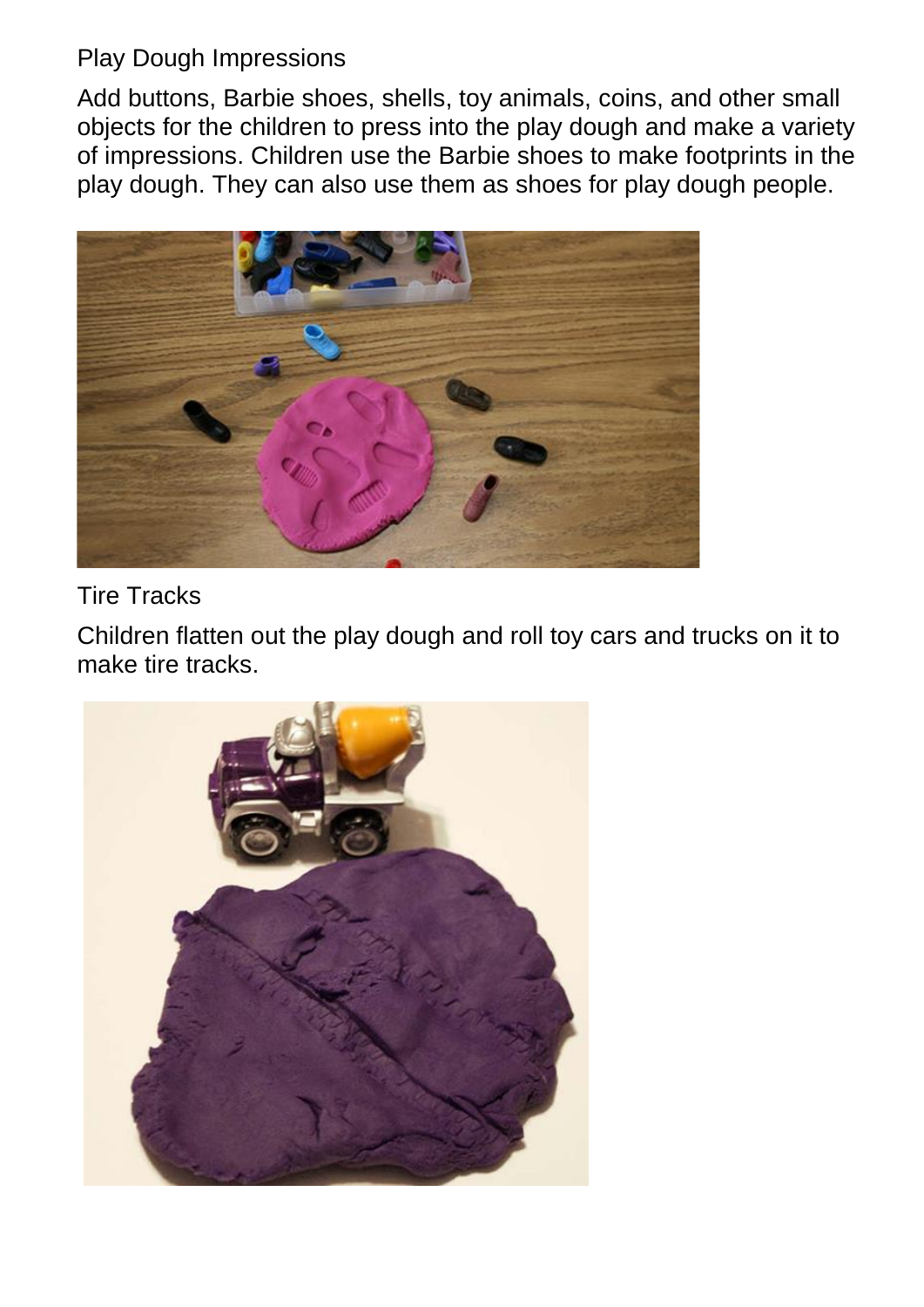## Pet Food

Provide brown play dough with pet food bowls and a bone cookie cutter. Children can roll the play dough into little balls for pet food. You could also add toy dogs and cats.



## Bug Box

Place Easter grass in the bug boxes. Children make model bugs and put them in the boxes.

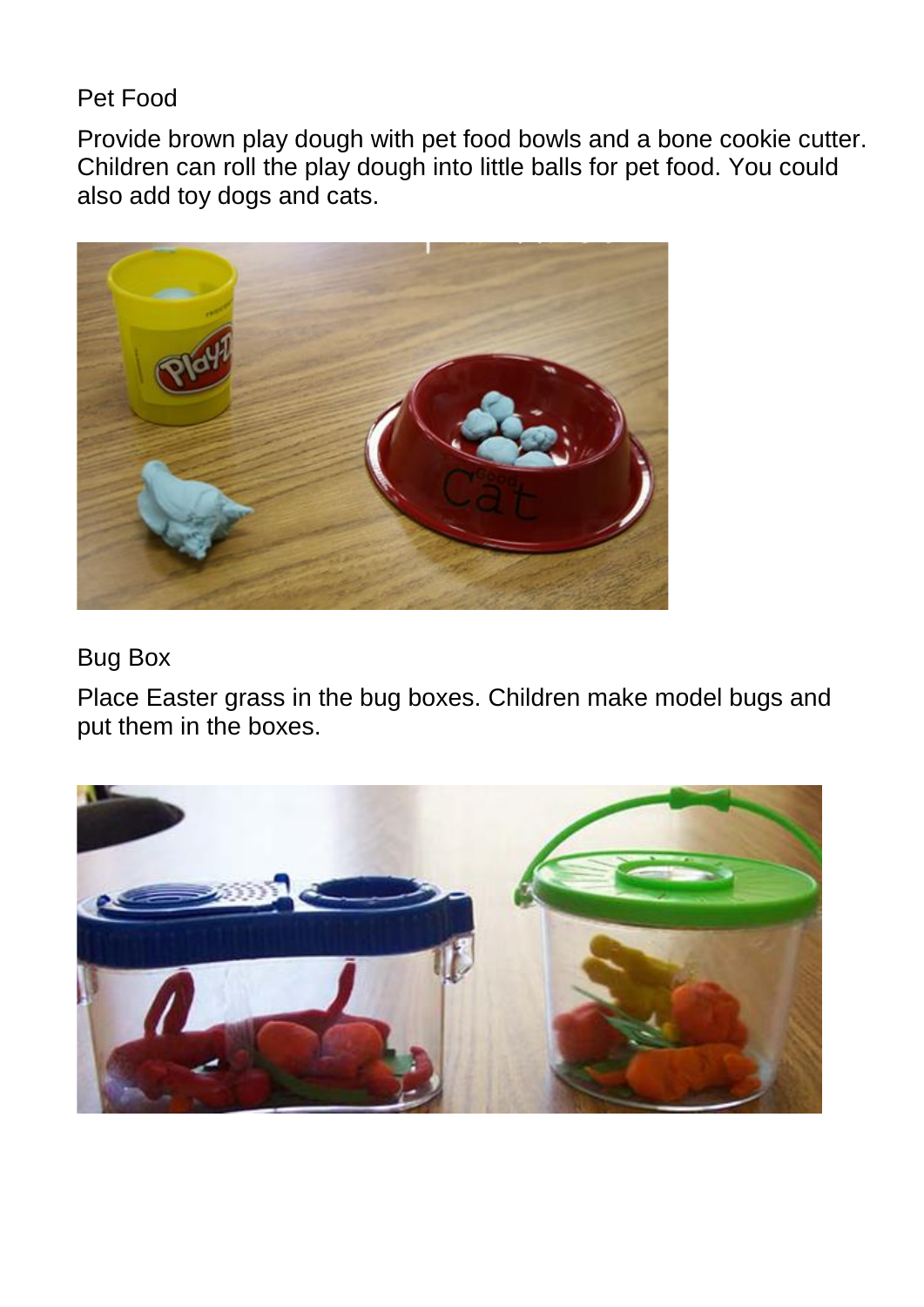# **Maths**

## Cookie Cutters

Make an outline of each of your cookie cutter shapes on construction paper and cover with clear contact paper or laminate. The way I did this was to dip each cookie cutter into a stamp pad, and stamp it on white construction paper. Children use the cookie cutters to cut out play dough shapes and match them to the shapes on the mat.



# Play Dough Sizes

In stores that sell bakery supplies, you can find cookie cutters than come nested with graduating sizes. I have a set of different sized bear cutters as well as pumpkins, stars, and hearts. Children can use the graduated cutters to cut out play dough shapes and then put them in order by size.

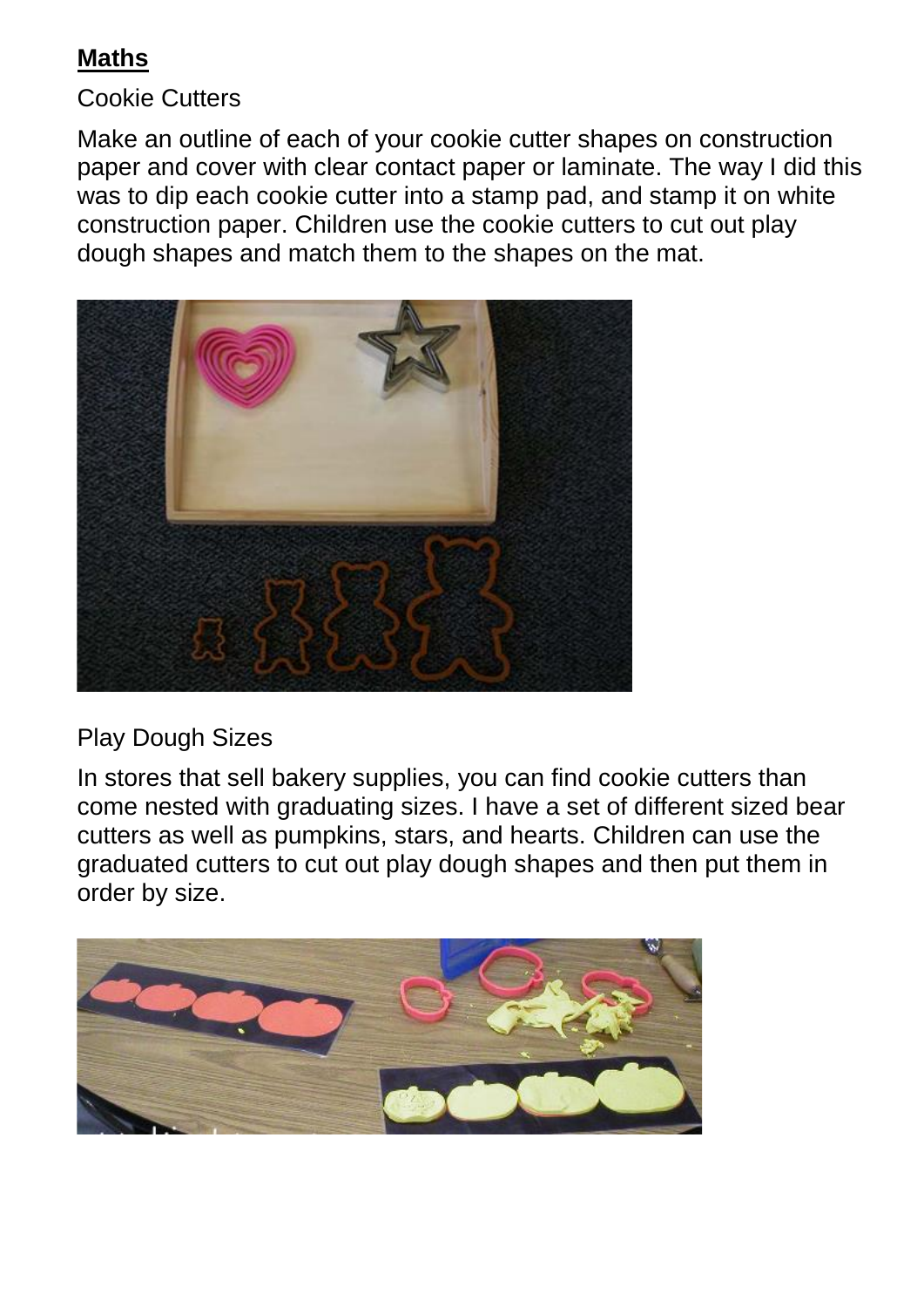## Cookie Maths

Write numbers on paper circles and attach them to a cookie sheet with clear contact paper. Children make cookies with play dough, count out the correct amount of chocolate chips (brown beads), and place them on a number on the cookie sheet.

## Snake Maths

Show children how to roll the play dough to form snakes. Have them form snakes of different lengths to learn the vocabulary: long and short.



## Flower Pots

Add plastic or clay flower pots and a variety of silk flowers. Children fill the pots with play dough and stick the flowers into the dough. You can let them free play with them or write numbers on the pots and have children count the correct amount of flowers to put in the pot.

# **Berries**

Add berry coloured play dough, green plastic berry baskets, and a melon scoop. Children make berries by rolling the play dough or scooping the play dough with the melon scoop and place them in the berry baskets. You can attach numbers to the baskets for counting.

# **Containers**

Provide lots of sizes and shapes of containers for the children to fill with play dough and experience volume.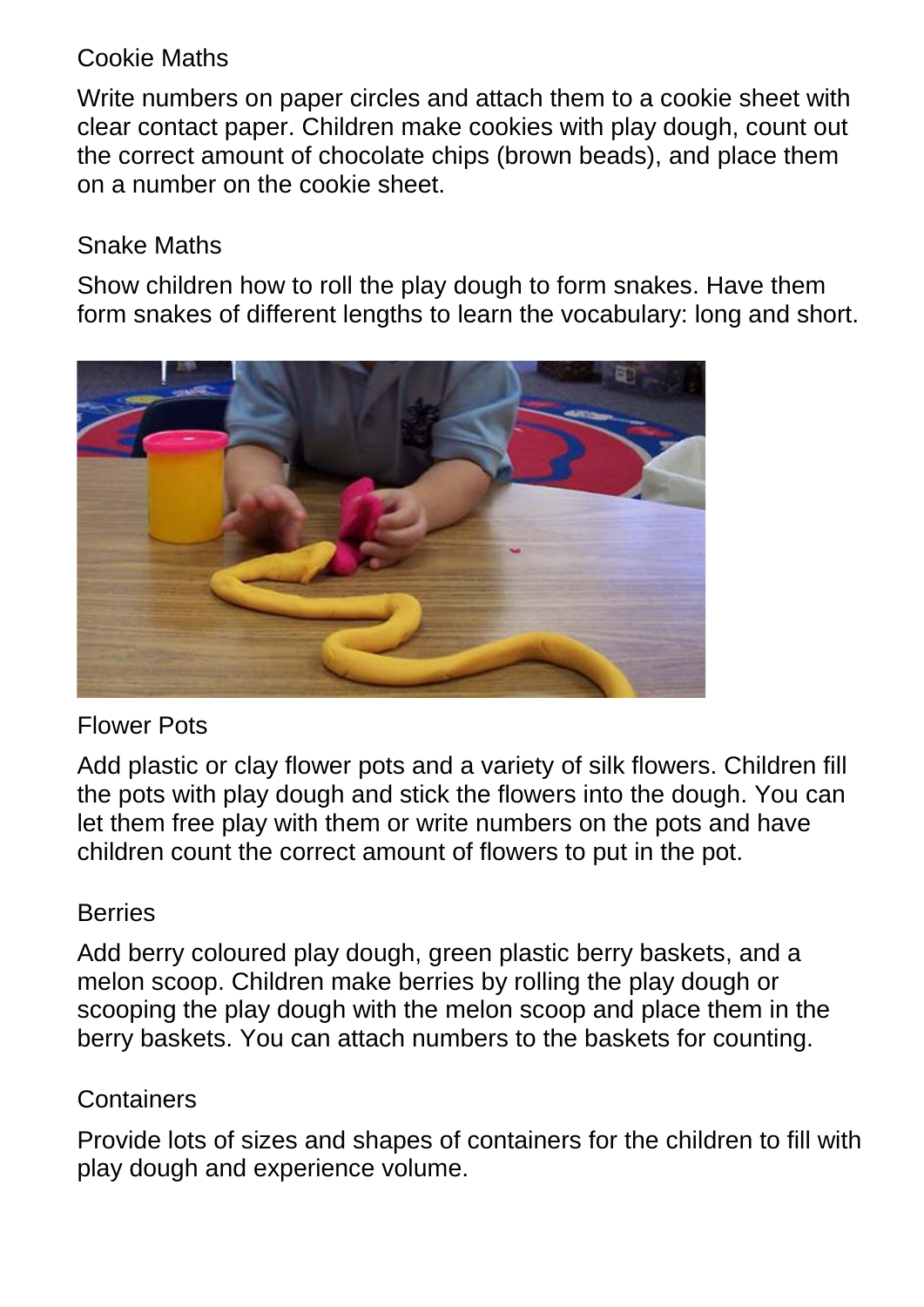# **Science**

### **Boats**

Use clay instead of play dough for this activity. Have children form the clay into boats and float them in a tub of water.

# Dino Fossils #1

Provide small toy dinosaurs for the children to press in the play dough to make fossils. (The fossil pictured was actually made with natural clay, but the same can be done with play dough.)



Dino Fossils #2

These dinosaur fossils can be made by flattening out the play dough and using different shapes of pasta to create a dinosaur skeleton.



Leaves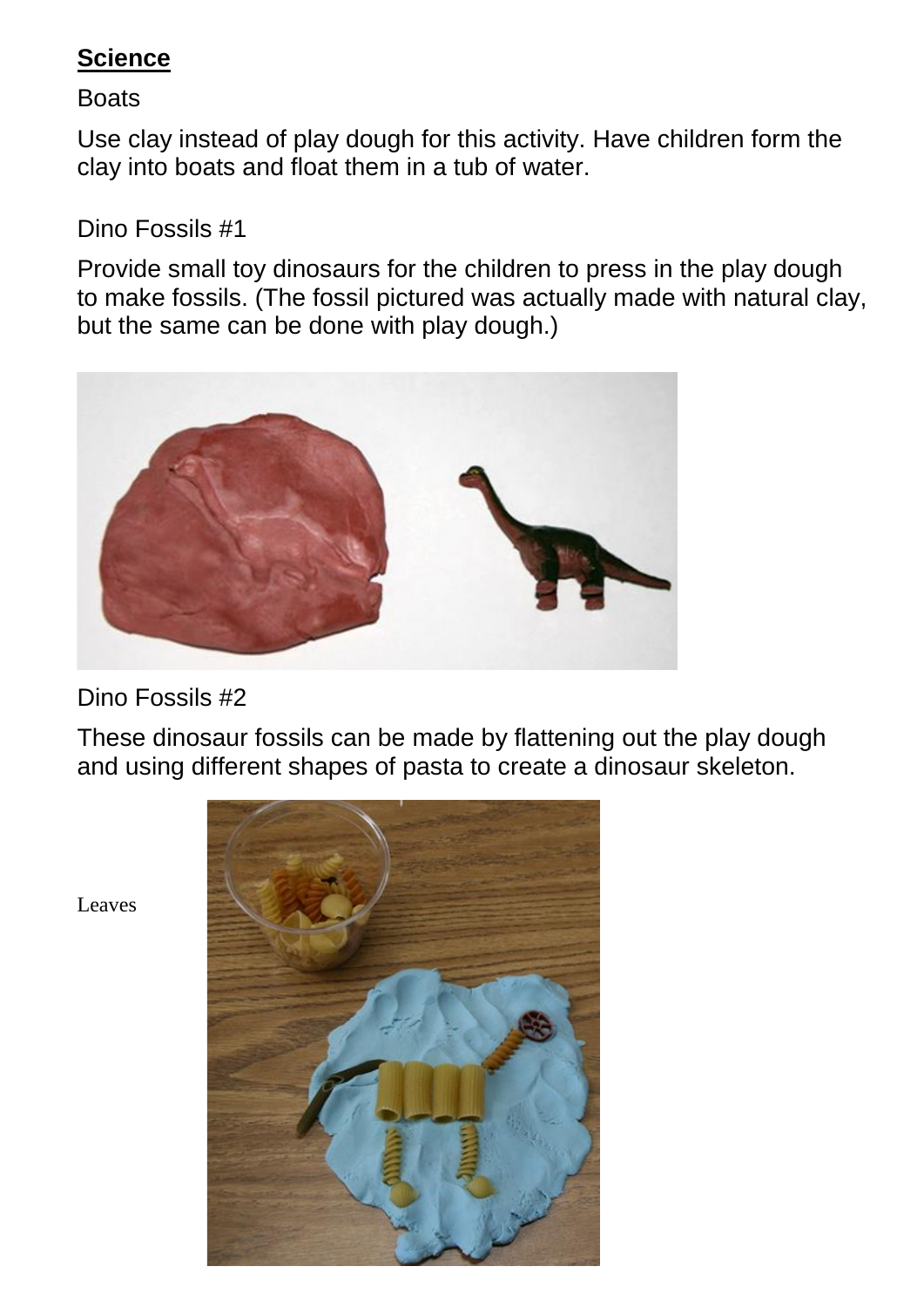Leaves

Provide leaf cookie cutters for children to cut out leaf shapes, or provide real leaves for children to make impressions.



Animal Tracks

Place small toy animals in the center for the children to make tracks. You could use any colour play dough, or white play dough to make tracks in snow.